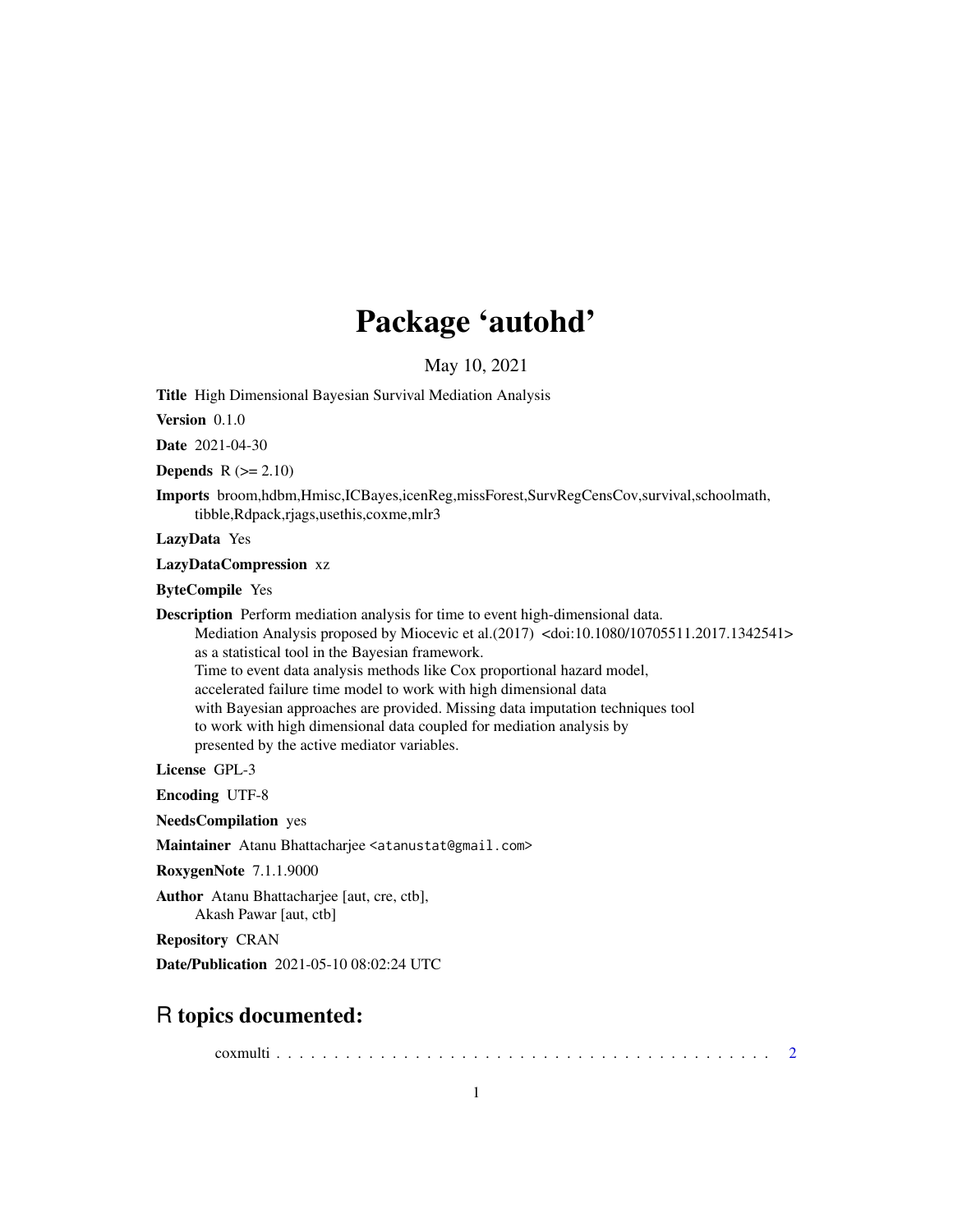#### <span id="page-1-0"></span>2 coxmulti

|       | hdaftma    | -3              |
|-------|------------|-----------------|
|       |            | $\overline{4}$  |
|       |            | 5               |
|       | hdsurvma   | 6               |
|       | hidimcox   | 7               |
|       | hnscc      | 8               |
|       |            | 8               |
|       |            | 9               |
|       |            | $\overline{10}$ |
|       |            |                 |
|       |            |                 |
|       |            |                 |
|       |            |                 |
|       |            | -15             |
|       |            |                 |
|       | unihdaftma | - 17            |
|       |            | -18             |
|       |            | -19             |
| Index |            | 20              |

coxmulti *Multivariate cox proportional hazard data analysis*

#### Description

Given the dimensions of the variables and survival informations. The function performs multivariate Cox PH by taking 5 variables at a time.

#### Usage

```
coxmulti(
 C1 = NULL,C2 = NULL,C3 = NULL,C4 = NULL,C5 = NULL,survdur,
 event,
 data
)
```

| C <sub>1</sub> | Covar1             |
|----------------|--------------------|
| C <sub>2</sub> | Covar <sub>2</sub> |
| C <sub>3</sub> | Covar <sup>3</sup> |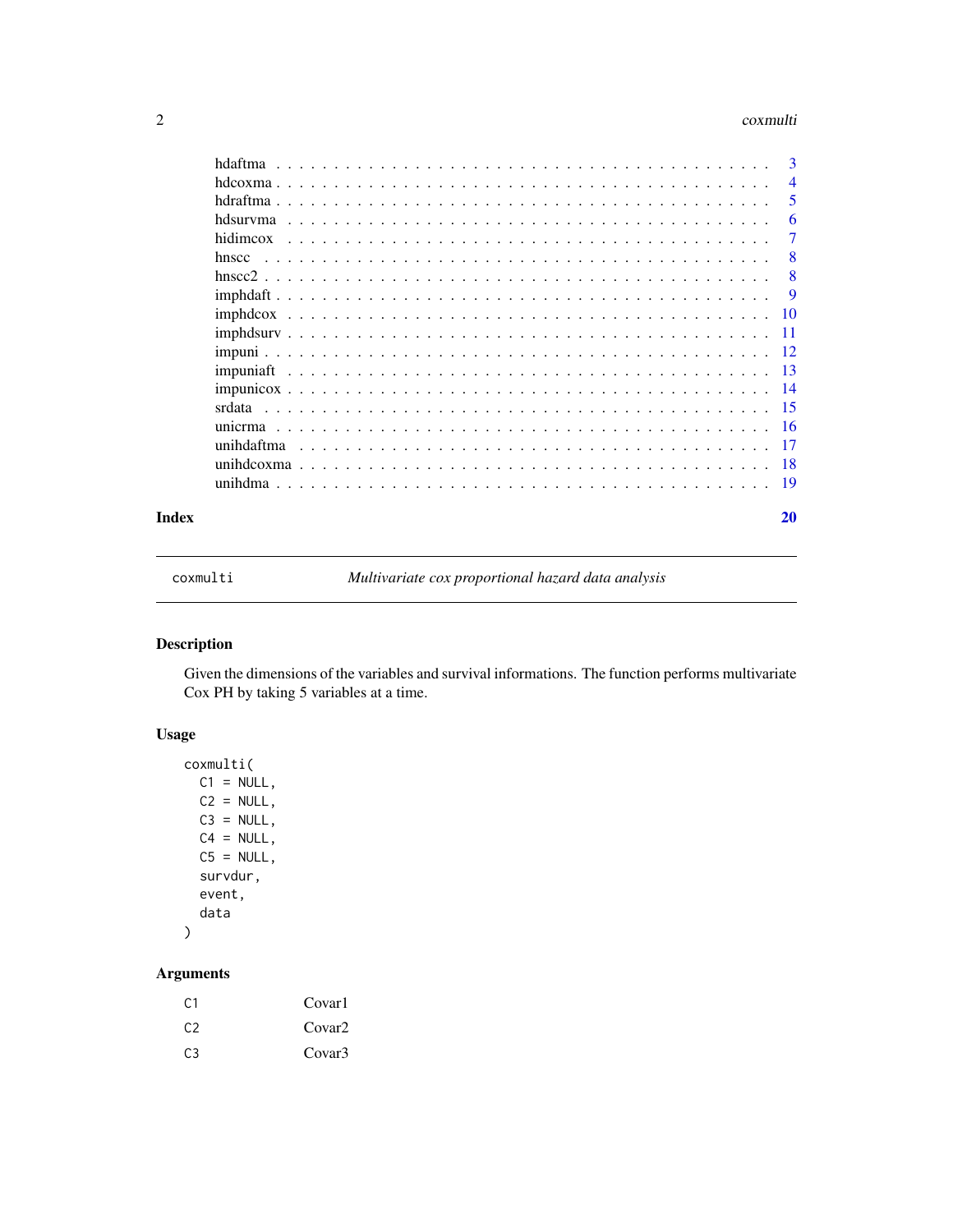#### <span id="page-2-0"></span>hdaftma 3

| C4      | Covar4                                                                 |
|---------|------------------------------------------------------------------------|
| C5      | Covar <sub>5</sub>                                                     |
| survdur | "Column/Variable name" consisting duration of survival.                |
| event   | "Column/Variable name" consisting survival event.                      |
| data    | High dimensional data containing survival observations and covariates. |

#### Value

Data set containing the survival estimates and Pvalue.

#### Examples

```
##
coxmulti(C1="PGC",C2="C7",C3="HPN",C4="DDC",C5=NULL,survdur="os",event="death",data=hnscc2)
```

| hdaftma | High dimensional multivariate accelerated failure time model with |
|---------|-------------------------------------------------------------------|
|         | bayesian mediation analysis                                       |

#### Description

Given the dimension of variables and survival information the function filters significant variables by fitting AFT model. Further, it performs mediation analysis among the signifiant variables and provides handful variables with their alpha.a values which are mediator model exposure coefficients and beta.a coefficients.

#### Usage

hdaftma(m, n, survdur, event, ths, sig, b, d, data)

| m           | Starting column number from where high dimensional variates to be selected.                |
|-------------|--------------------------------------------------------------------------------------------|
| n           | Ending column number till where high dimensional variates to be selected.                  |
| survdur     | "Column/Variable name" consisting duration of survival.                                    |
| event       | "Column/Variable name" consisting survival event.                                          |
| ths         | A numeric between 0 to 100.                                                                |
| sig         | Level of significance.                                                                     |
| $\mathbf b$ | Number of MCMC iterations to burn.                                                         |
| d           | Number of draws for the iterations.                                                        |
| data        | High dimensional data containing survival observations and high dimensional<br>covariates. |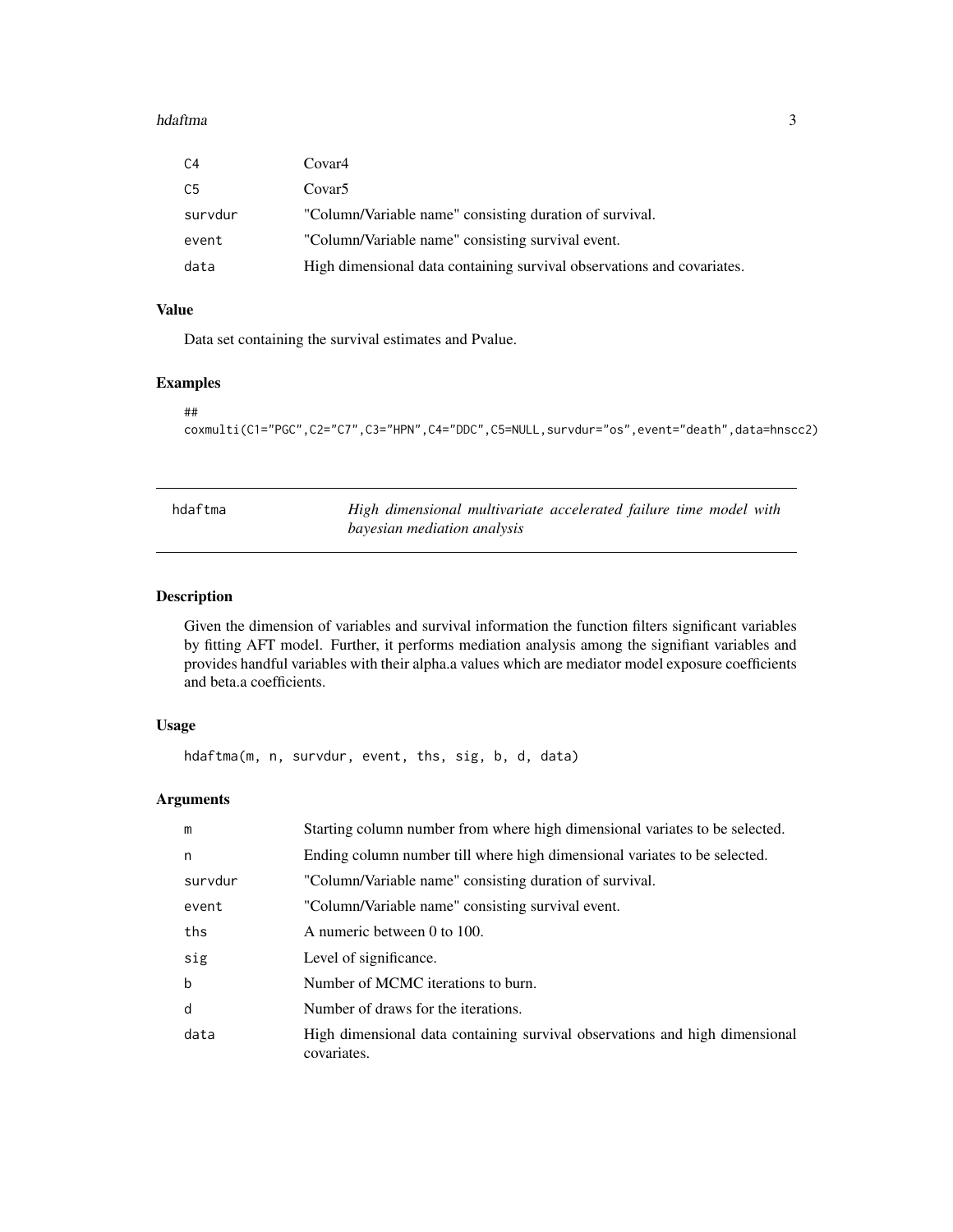#### <span id="page-3-0"></span>Value

Data frame containing the beta and alpha values of active variables among the significant variables.

#### Examples

```
##
hdaftma(m=8,n=80,survdur="os",event="death",sig=0.05,ths=0.02,b=10,d=10,data=hnscc2)
##
```

| hdcoxma | High dimensional multivariate cox proportional model with bayesian |
|---------|--------------------------------------------------------------------|
|         | <i>mediation analysis.</i>                                         |

#### Description

Given the dimension of variables and survival information the function filters significant variables by fitting multivariate Cox PH with 5 variables at a time. Further, it performs mediation analysis among the significant variables and provides handful variables with their alpha.a values which are mediator model exposure coefficients and beta.a coefficients.

#### Usage

hdcoxma(m, n, survdur, event, ths, b, d, data)

#### Arguments

| m           | Starting column number from where high dimensional variates to be selected.                |
|-------------|--------------------------------------------------------------------------------------------|
| n           | Ending column number till where high dimensional variates to be selected.                  |
| survdur     | "Column/Variable name" consisting duration of survival.                                    |
| event       | "Column/Variable name" consisting survival event.                                          |
| ths         | A numeric between 0 to 100.                                                                |
| $\mathbf b$ | Number of MCMC iterations to burn.                                                         |
| d           | Number of draws for the iterations.                                                        |
| data        | High dimensional data containing survival observations and high dimensional<br>covariates. |

#### Value

Data frame containing the beta and alpha values of active variables among the significant variables.

#### Examples

hdcoxma(m=8,n=106,survdur="os",event="death",ths=0.02,b=10,d=10,data=hnscc2)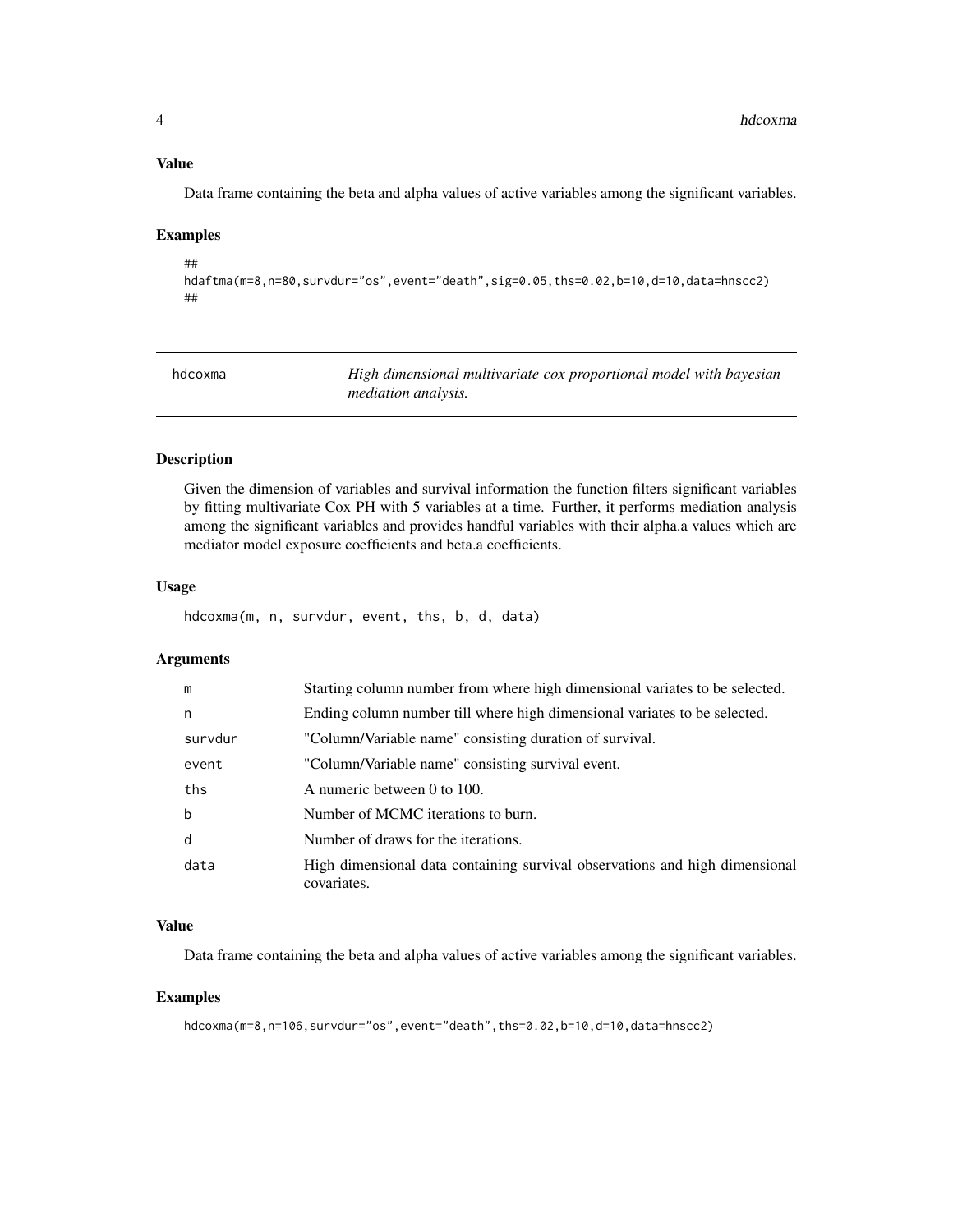<span id="page-4-0"></span>hdraftma *High dimensional competing risk analysis using multivariate accelerated failure time model with mediation analysis.*

#### **Description**

Given the dimension of variables and survival information including the competing risks the function filters significant variables, allowing the user to fit multivariate AFT model. Further, it performs mediation analysis among the significant variables and provides handful variables with their alpha.a values which are mediator model exposure coefficients and beta.a coefficients.

#### Usage

hdraftma(m, n, survdur, event, sig, ths, b, d, data)

#### Arguments

| m           | Starting column number from where high dimensional variates to be selected.                |
|-------------|--------------------------------------------------------------------------------------------|
| n           | Ending column number till where high dimensional variates to be selected.                  |
| survdur     | "Column/Variable name" consisting duration of survival.                                    |
| event       | "Column/Variable name" consisting survival event.                                          |
| sig         | Level of significance pre-determined by the user.                                          |
| ths         | A numeric between 0 to 100.                                                                |
| $\mathbf b$ | Number of MCMC iterations to burn.                                                         |
| d           | Number of draws for the iterations.                                                        |
| data        | High dimensional data containing survival observations and high dimensional<br>covariates. |

#### Value

Data frame containing the beta and alpha values of active variables among the significant variables.

#### Examples

##

```
hdraftma(m=8,n=100,survdur="os",event="death2",sig=0.1,ths=0.02,b=10,d=10,data=hnscc2)
##
```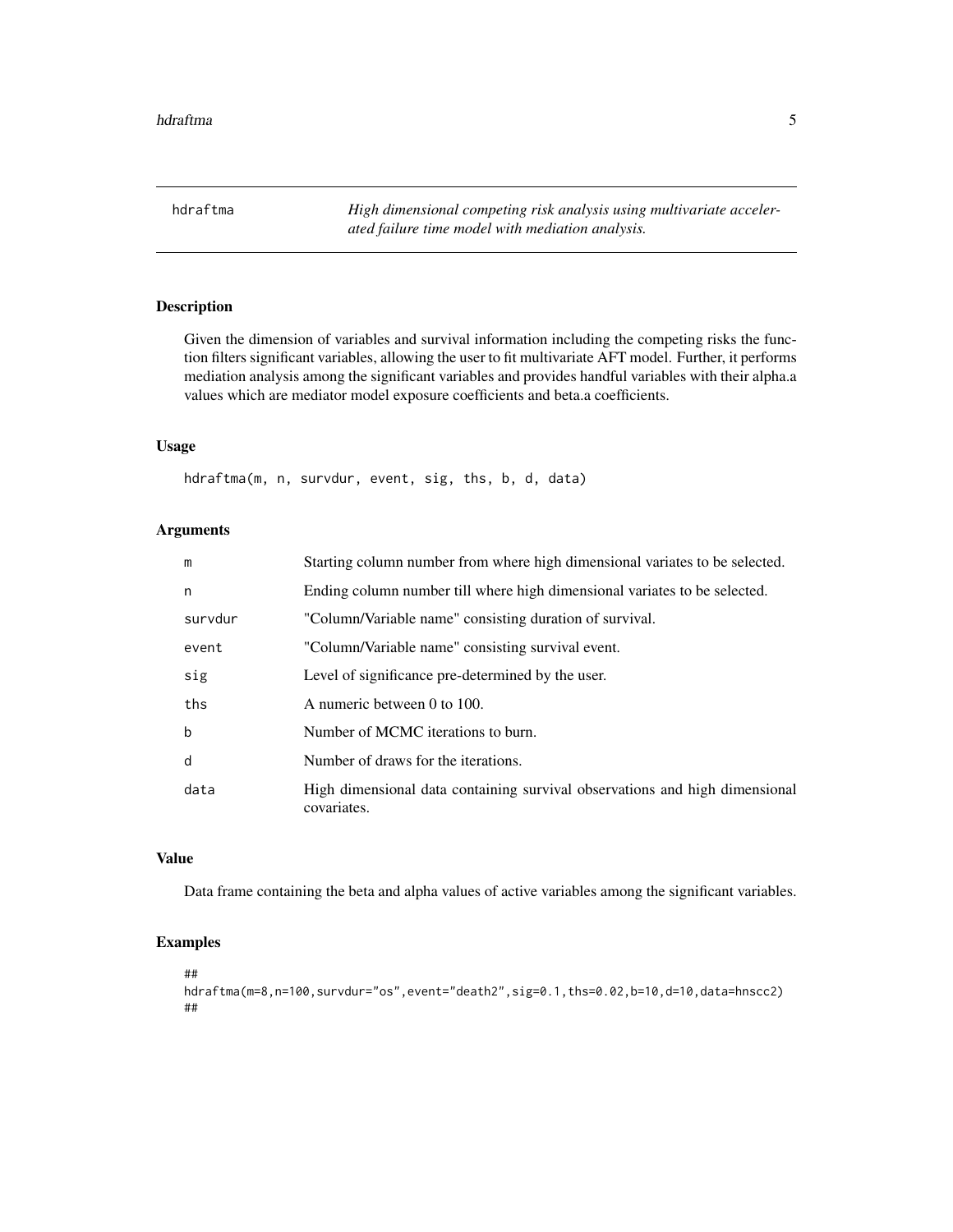<span id="page-5-0"></span>hdsurvma *High dimensional survival analysis using SurvMCmulti with mediation analysis*

#### Description

Given the dimension of variables and survival information the function filters significant variables, allowing the user to perform survival analysis with high number of iterations. Further, it performs mediation analysis among the signifiant variables and provides handful variables with their alpha.a values which are mediator model exposure coefficients and beta.a coefficients.

#### Usage

hdsurvma(m, n, Surv, Event, ths, chn, i, adp, b, d, data)

#### Arguments

| m           | Starting column number from where high dimensional variates to be selected.                |
|-------------|--------------------------------------------------------------------------------------------|
| n           | Ending column number till where high dimensional variates to be selected.                  |
| Surv        | "Column/Variable name" consisting duration of survival.                                    |
| Event       | "Column/Variable name" consisting survival event.                                          |
| ths         | A numeric between 0 to 100.                                                                |
| chn         | Number of MCMC chains to perform survival analysis.                                        |
| i           | Number of MCMC iterations to perform survival analysis.                                    |
| adp         | Number of MCMC adaptations to perform survival analysis.                                   |
| $\mathbf b$ | Number of MCMC iterations to burn.                                                         |
| d           | Number of draws.                                                                           |
| data        | High dimensional data containing survival observations and high dimensional<br>covariates. |

#### Value

Data frame containing the beta and alpha values of active variables among the significant variables.

```
## Not run:
data2 <- hnscc2[1:50,]
hdsurvma(m=8,n=15,Surv="os",Event="death",ths=0.02,chn=4,i=10,adp=100,b=10,d=10,data=data2)
## End(Not run)
```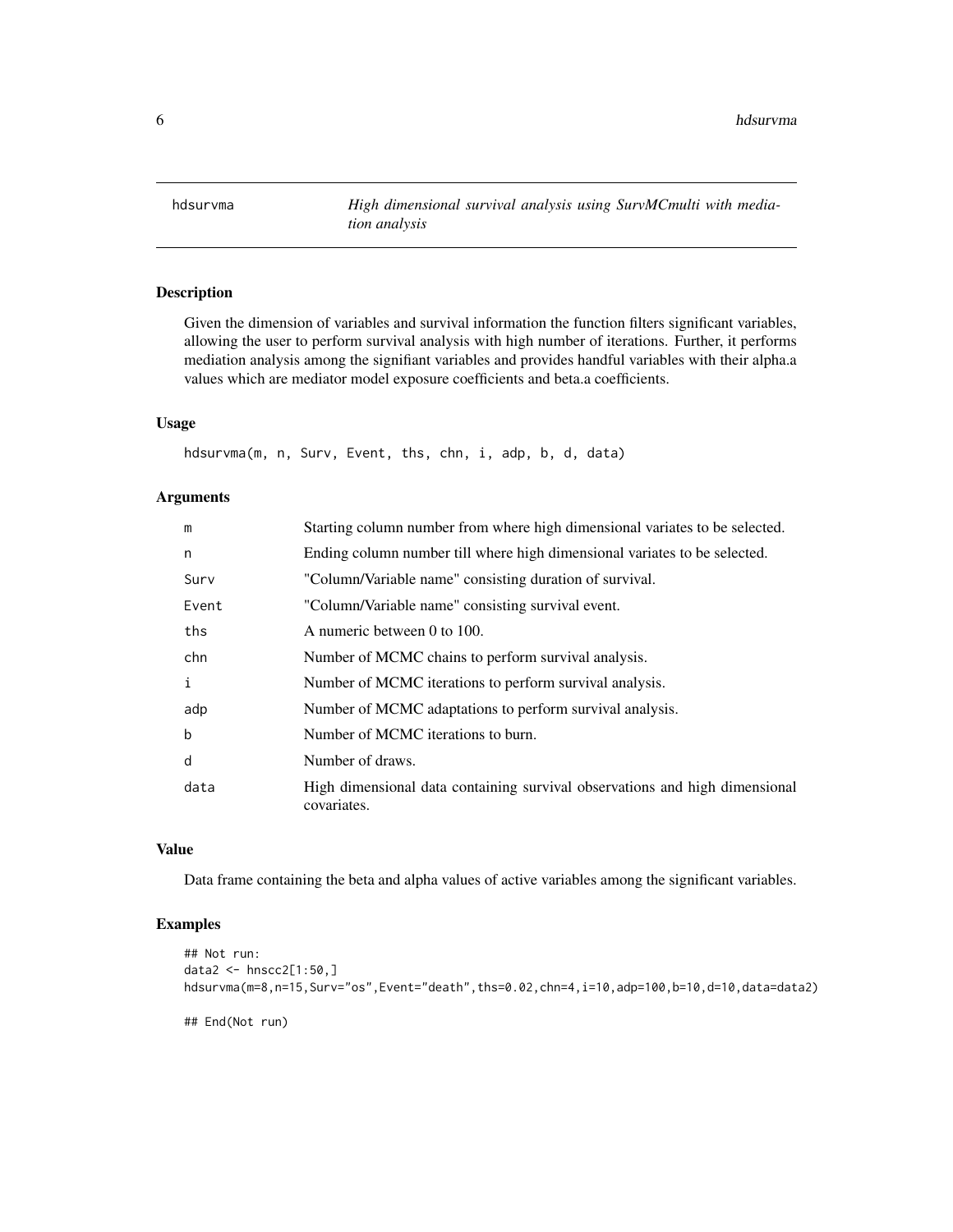<span id="page-6-0"></span>

#### Description

Given the dimension of variables and survival information the function performs univariate Cox PH.

#### Usage

hidimcox(m, n, survdur, event, sig, data)

#### Arguments

| m       | Starting column number form where study variables of high dimensional data<br>will get selected. |
|---------|--------------------------------------------------------------------------------------------------|
| n       | Ending column number till where study variables of high dimensional data will<br>get selected.   |
| survdur | Column name of survival duration event, a string value. i.e. "os"                                |
| event   | Column name of survival event, a string value. i.e "death"                                       |
| sig     | Level of significance pre-determined by the user                                                 |
| data    | High dimensional data containing the survival, progression and genomic obser-<br>vations.        |

#### Value

Data set containing the list of selected variables with HR, LCL,UCL and Pvalues through survival analysis.

```
##
data(hnscc2)
hidimcox(m=8,n=50,survdur="os",event="death",sig=0.05,data=hnscc2)
##
```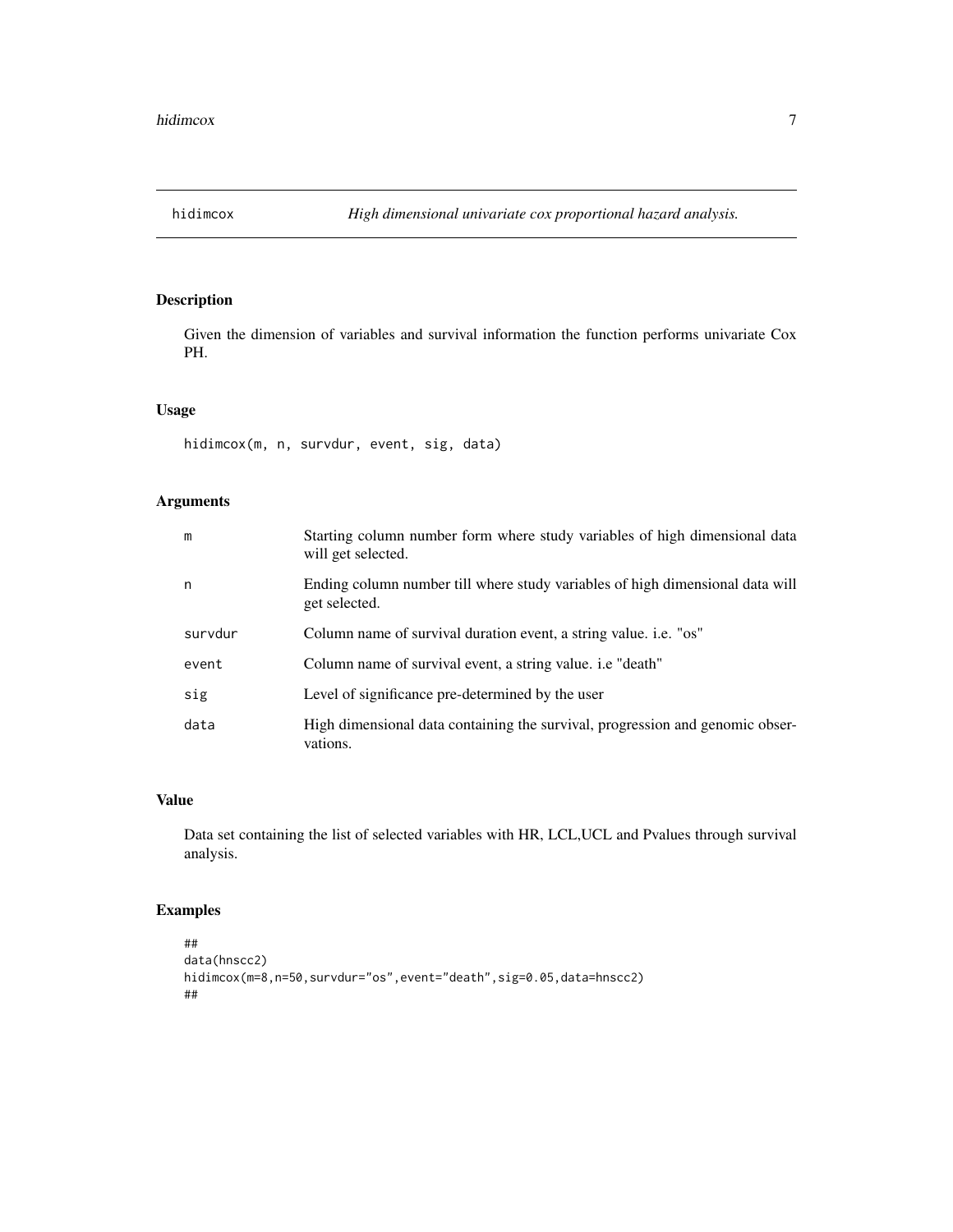<span id="page-7-0"></span>

#### Description

High dimensional head and neck cancer gene expression data

#### Usage

data(hnscc)

#### Format

A dataframe with 565 rows and 104 variables

ID ID of subjects leftcensoring Initial censoring time death Survival event death2 Survival event with competing risk os Duration of overall survival PFS Duration of progression free survival Prog Progression event

GJB1,...,HMGCS2 High dimensional covariates

#### Examples

data(hnscc)

hnscc2 *Head and neck cancer data*

#### Description

High dimensional head and neck cancer gene expression data

#### Usage

data(hnscc)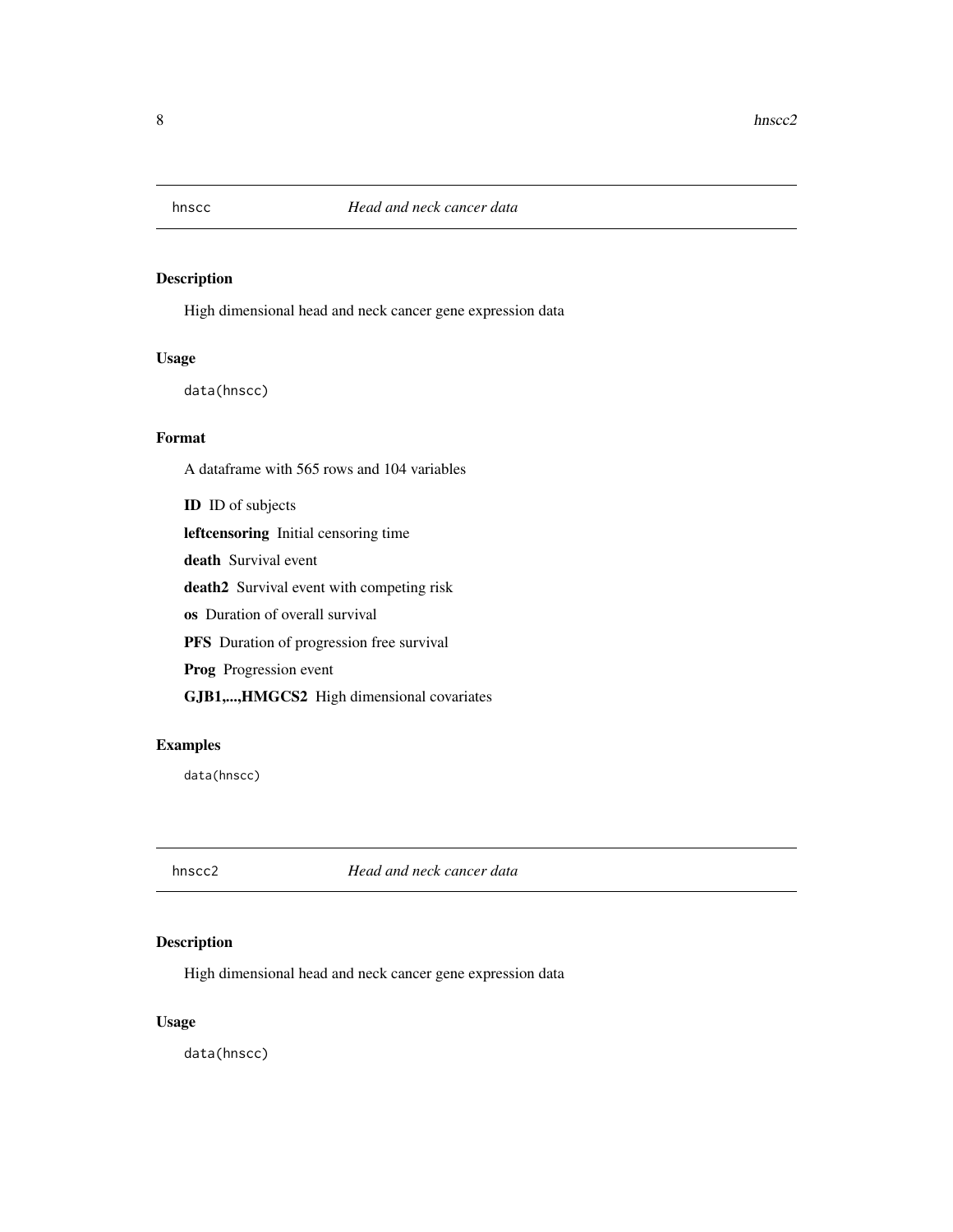#### <span id="page-8-0"></span>imphdaft 9

#### Format

A dataframe with 565 rows and 104 variables

ID ID of subjects leftcensoring Initial censoring time death Survival event death2 Survival event with competing risk os Duration of overall survival PFS Duration of progression free survival Prog Progression event GJB1,...,HMGCS2 High dimensional covariates

#### Examples

data(hnscc2)

| imphdaft | High dimensional missing data imputation and performing mediation                             |
|----------|-----------------------------------------------------------------------------------------------|
|          | analysis with univariate accelerated failure time model using Weibull<br><i>distribution.</i> |
|          |                                                                                               |

#### Description

Given the dimension of variables and survival information the function performs imputations using missForest function and filters significant variables, allowing the user to fit AFT model. Further, it performs mediation analysis among the signifiant variables and provides handful variables with their alpha.a values which are mediator model exposure coefficients and beta.a coefficients.

#### Usage

imphdaft(m, n, survdur, event, time, sig, ths, b, d, data)

| m       | Starting column number from where high dimensional variates to be selected.           |
|---------|---------------------------------------------------------------------------------------|
| n       | Ending column number till where high dimensional variates to be selected.             |
| survdur | "Column/Variable name" consisting duration of survival.                               |
| event   | "Column/Variable name" consisting survival event.                                     |
| time    | "Column/Variable name" consisting time of repeated observations.                      |
| sig     | Level of significance pre-determined by the user                                      |
| ths     | A numeric between 0 to 100.                                                           |
| b       | Number of MCMC iterations to burn.                                                    |
| d       | Number of draws for the iterations.                                                   |
| data    | High dimensional data containing survival observations with multiple covari-<br>ates. |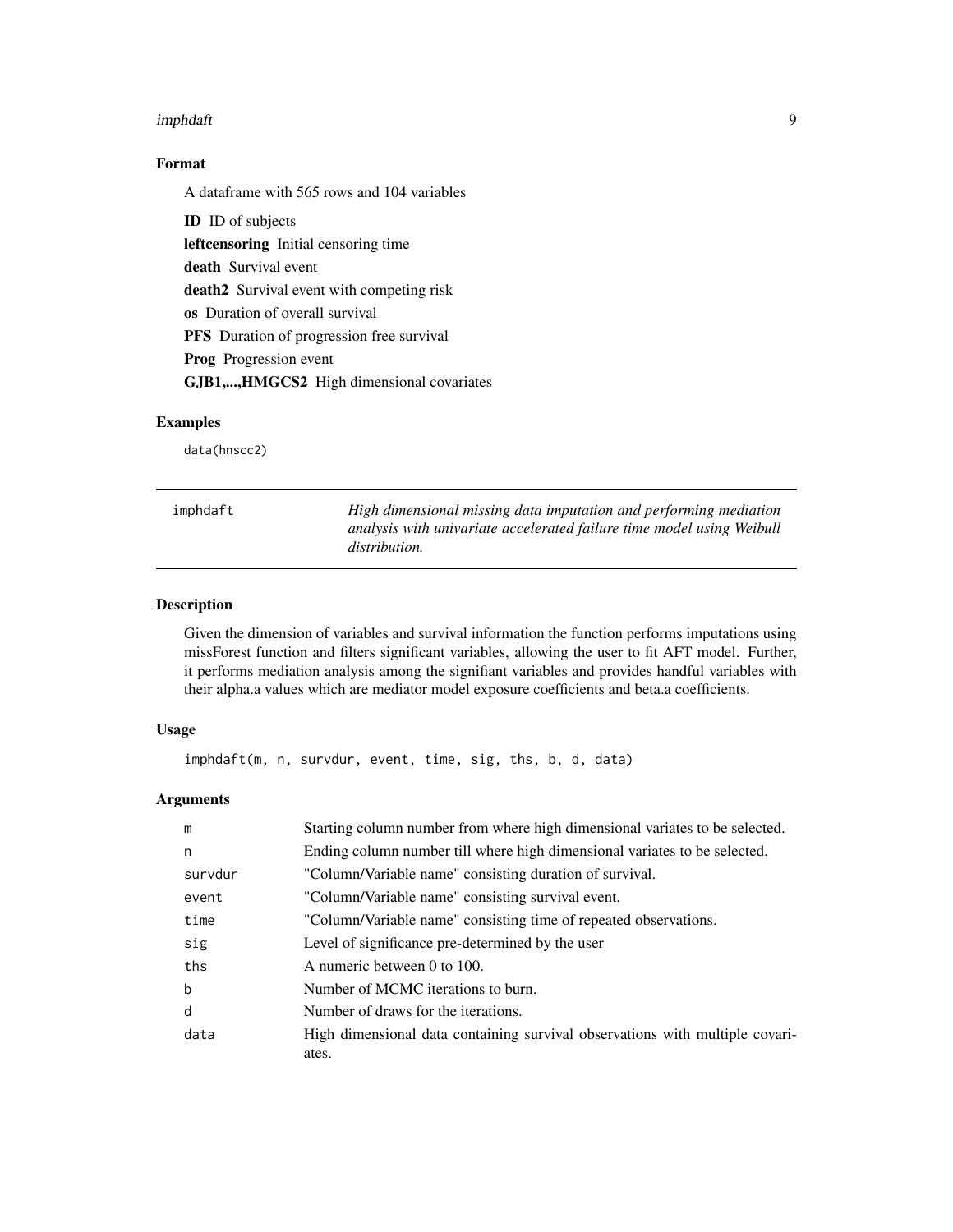#### <span id="page-9-0"></span>Value

Data frame containing the beta and alpha values of active variables among the significant variables.

#### Examples

```
##
## Not run:
imphdaft(m=6,n=25,survdur="OS",event="event",time="Visit",sig=0.5,ths=0.02,b=10,d=10,data=srdata)
## End(Not run)
##
```
imphdcox *High dimensional missing data imputation and performing mediation analysis with multivariate cox proportional hazard model. It works in a multivariate setup.*

#### Description

Given the dimension of variables and survival information the function performs imputations using missForest function and filters significant variables, allowing the user to fit multivariate CoxPH model with 5 variables. Further, it performs mediation analysis among the significant variables and provides handful variables with their alpha.a values which are mediator model exposure coefficients and beta.a coefficients.

#### Usage

imphdcox(m, n, survdur, event, time, sig, ths, b, d, data)

#### Arguments

| m           | Starting column number from where high dimensional variates to be selected.           |
|-------------|---------------------------------------------------------------------------------------|
| n           | Ending column number till where high dimensional variates to be selected.             |
| survdur     | "Column/Variable name" consisting duration of survival.                               |
| event       | "Column/Variable name" consisting survival event.                                     |
| time        | "Column/Variable name" consisting time of repeated observations.                      |
| sig         | Level of significance pre-determined by the user.                                     |
| ths         | A numeric between 0 to 100.                                                           |
| $\mathbf b$ | Number of MCMC iterations to burn.                                                    |
| d           | Number of draws for the iterations.                                                   |
| data        | High dimensional data containing survival observations with multiple covari-<br>ates. |

#### Value

Data frame containing the beta and alpha values of active variables among the significant variables.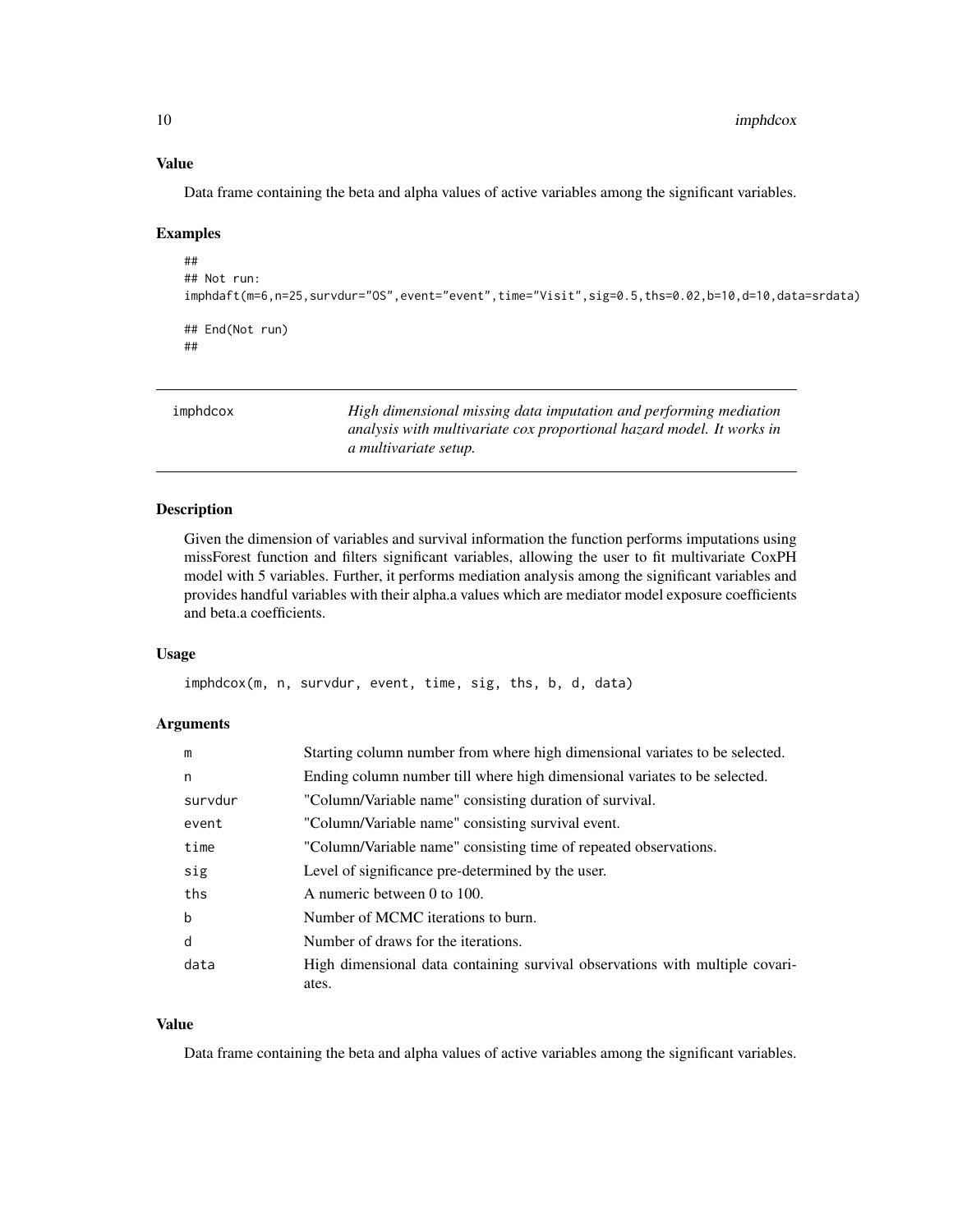#### <span id="page-10-0"></span>imphdsurv 11

#### Examples

```
##
## Not run:
imphdcox(m=11,n=25,survdur="OS",event="event",time="Visit",sig=0.5,ths=20,b=10,d=10,data=srdata)
##
## End(Not run)
```
imphdsurv *High dimensional missing data imputation and survival analysis using survMCmulti with mediation analysis*

#### Description

Given the dimension of variables and survival information the function performs imputations using missForest function and filters significant variables, allowing the user to do survival analysis with higher number of iterations. Further, it performs mediation analysis among the significant variables and provides handful variables with their alpha.a values which are mediator model exposure coefficients and beta.a coefficients.

#### Usage

```
imphdsurv(m, n, Surv, Event, time, ths, chn, i, adp, b, d, data)
```
#### Arguments

| m     | Starting column number from where high dimensional variates to be selected.  |
|-------|------------------------------------------------------------------------------|
| n     | Ending column number till where high dimensional variates to be selected.    |
| Surv  | "Column/Variable name" consisting duration of survival.                      |
| Event | "Column/Variable name" consisting survival event.                            |
| time  | "Column/Variable name" consisting time of repeated observations.             |
| ths   | A numeric between 0 to 100.                                                  |
| chn   | Number of MCMC chains to perform survival analysis.                          |
| i     | Number of MCMC iterations to perform survival analysis.                      |
| adp   | Number of MCMC adaptations to perform survival analysis.                     |
| b     | Number of MCMC iterations to burn.                                           |
| d     | Number of draws.                                                             |
| data  | High dimensional data containing survival observations with multiple covari- |
|       | ates.                                                                        |

#### Details

High dimensional missing data imputation and performing mediation analysis using survMCmulti. It works in a multivariate setup.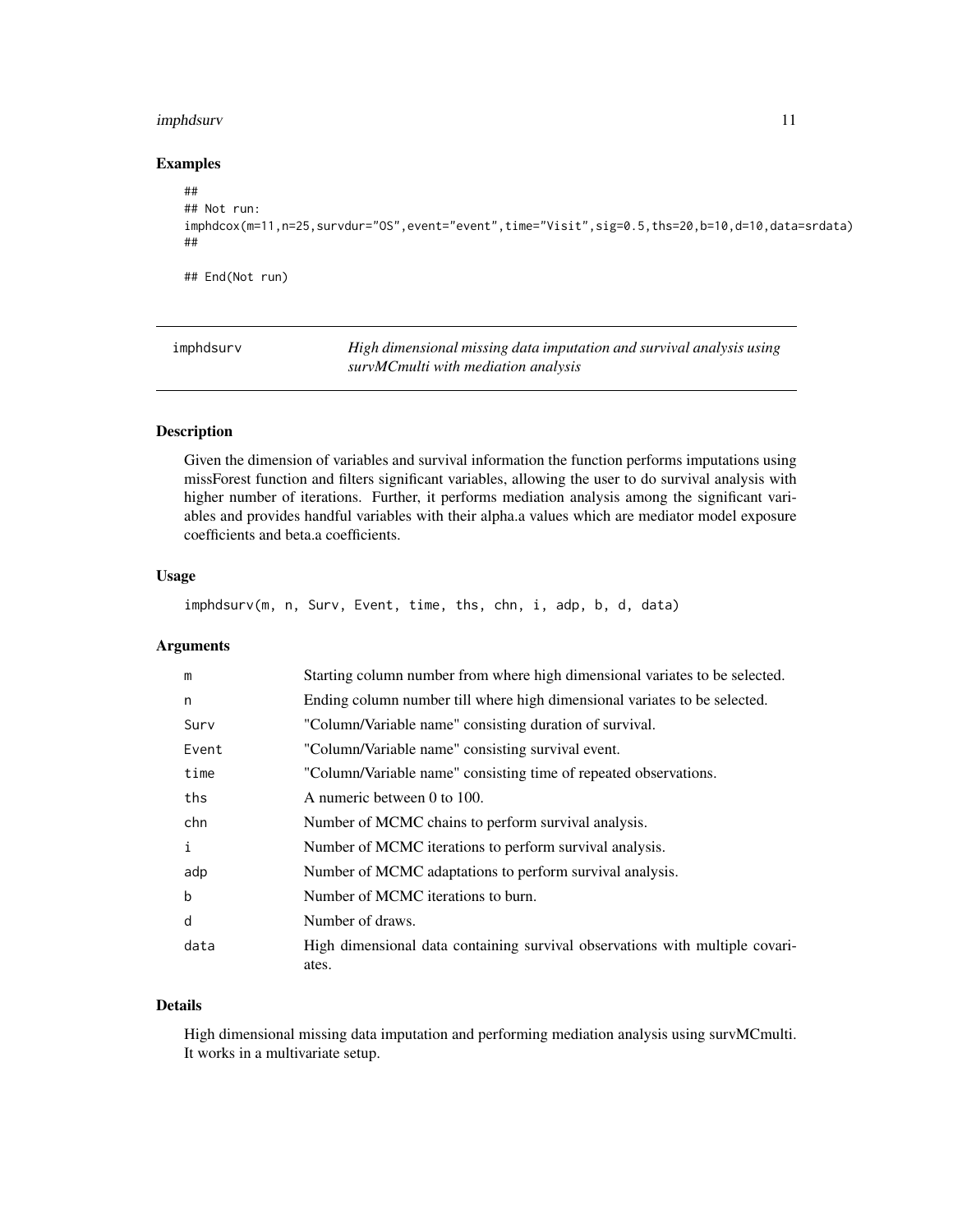#### Value

Data frame containing the beta and alpha values of active variables among the significant variables.

#### Examples

```
##
## Not run:
imphdsurv(m=11,n=25,Surv="OS",Event="event",time="Visit",ths=0.02,chn=6,i=10,
          adp=100,b=10,d=10,data=srdata)
##
## End(Not run)
```
impuni *High dimensional missing data imputation and performing the mediation analysis with Bayesian univariate cox proportional modeling.*

#### Description

Given the dimension of variables and survival information the function performs imputations using missForest function and filters significant variables, allowing the user to do univariate survival analysis with higher number of iterations. Further, it performs mediation analysis among the significant variables and provides handful variables with their alpha.a values which are mediator model exposure coefficients and beta.a coefficients.

#### Usage

```
impuni(m, n, Survdur, event, time, lcr = NULL, t, i, b, d, data)
```

| m            | Starting column number from where high dimensional variates to be selected.             |
|--------------|-----------------------------------------------------------------------------------------|
| n            | Ending column number till where high dimensional variates to be selected.               |
| Survdur      | "Column/Variable name" consisting duration of survival.                                 |
| event        | "Column/Variable name" consisting survival event.                                       |
| time         | "Column/Variable name" consisting time of repeated observations.                        |
| lcr          | "Leftcensoring information"                                                             |
| t            | A numeric threshold value between 0 to 1.                                               |
| $\mathbf{i}$ | Number of MCMC iteration to perform in obtaining posterior estimates of HR<br>by CoxPH. |
| b            | Number of MCMC iterations to burn.                                                      |
| d            | Number of draws for the iterations.                                                     |
| data         | High dimensional data containing survival observations with multiple covari-<br>ates.   |

<span id="page-11-0"></span>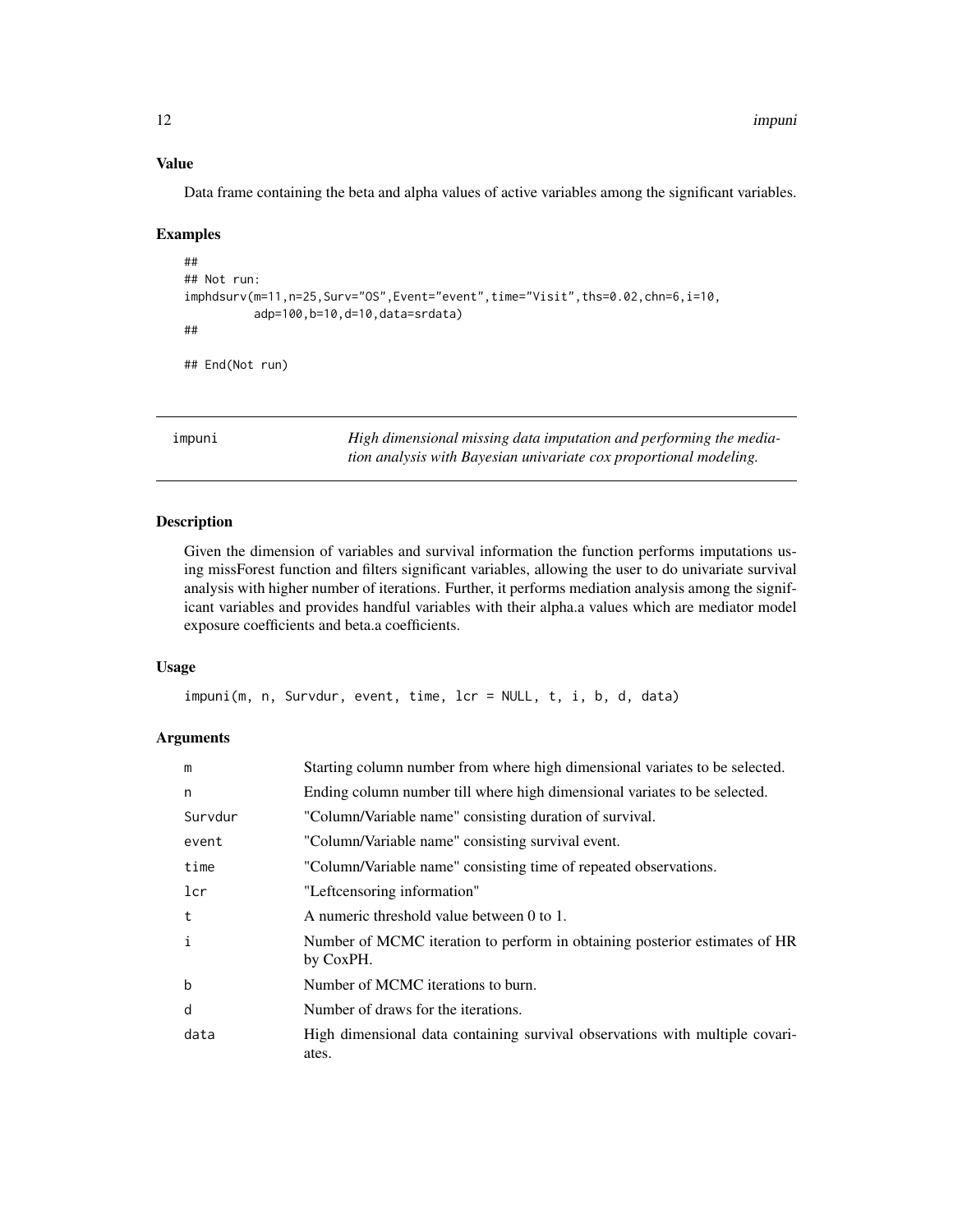#### <span id="page-12-0"></span>impuniaft 13

#### Value

Data frame containing the beta and alpha values of active variables among the significant variables.

#### Examples

```
## Not run:
##
impuni(m=8,n=25,Survdur="os",event="death",lcr=,t=0.02,i=6,b=10,d=10,data=hnscc)
##
## End(Not run)
```

| impuniaft | High dimensional missing data imputation and performing the me-      |
|-----------|----------------------------------------------------------------------|
|           | diation analysis with univariate accelerated failure time model with |
|           | Weibull distribution.                                                |

#### Description

Given the dimension of variables and survival information the function performs imputations using missForest function and filters significant variables, allowing the user to fit univariate AFT. Further, it performs mediation analysis among the significant variables and provides handful variables with their alpha.a values which are mediator model exposure coefficients and beta.a coefficients.

#### Usage

impuniaft(m, n, survdur, event, t, sig, ths, b, d, data)

#### Arguments

| m           | Starting column number from where high dimensional variates to be selected.           |
|-------------|---------------------------------------------------------------------------------------|
| n           | Ending column number till where high dimensional variates to be selected.             |
| survdur     | "Column/Variable name" consisting duration of survival.                               |
| event       | "Column/Variable name" consisting survival event.                                     |
| t           | "Column/Variable name" consisting time of repeated observations.                      |
| sig         | Level of significance pre-determined by the user.                                     |
| ths         | A numeric between 0 to 1.                                                             |
| $\mathbf b$ | Number of MCMC iterations to burn.                                                    |
| d           | Number of draws for the iterations.                                                   |
| data        | High dimensional data containing survival observations with multiple covari-<br>ates. |

#### Value

Data frame containing the beta and alpha values of active variables among the significant variables.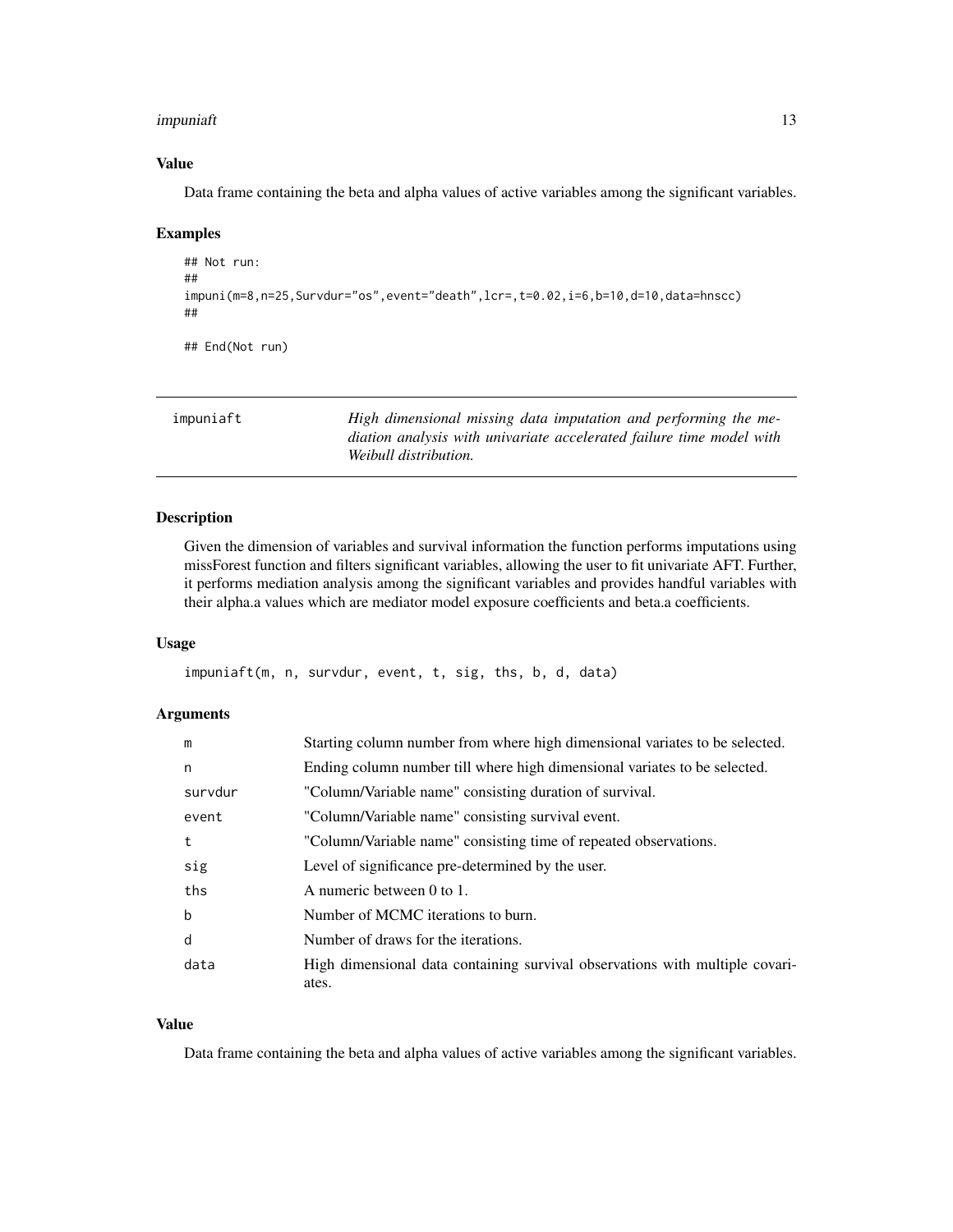#### Examples

```
##
## Not run:
impuniaft(m=11,n=25,survdur="OS",event="event",t="Visit",sig=0.5,ths=0.02,b=10,d=10,data=srdata)
##
## End(Not run)
```
impunicox *High dimensional missing data imputation and performing the mediation analysis with univariate cox proportional modeling.*

#### Description

Given the dimension of variables and survival information the function performs imputations using missForest function and filters significant variables, allowing the user to fit univariate CoxPH model. Further, it performs mediation analysis among the significant variables and provides handful variables with their alpha.a values which are mediator model exposure coefficients and beta.a coefficients.

#### Usage

```
impunicox(m, n, survdur, event, t, sig, ths, b, d, data)
```
#### Arguments

| m       | Starting column number from where high dimensional variates to be selected.           |
|---------|---------------------------------------------------------------------------------------|
| n       | Ending column number till where high dimensional variates to be selected.             |
| survdur | "Column/Variable name" consisting duration of survival.                               |
| event   | "Column/Variable name" consisting survival event.                                     |
| t       | "Column/Variable name" consisting time of repeated observations.                      |
| sig     | Level of significance pre-determined by the user.                                     |
| ths     | A numeric between 0 to 1.                                                             |
| b       | Number of MCMC iterations to burn.                                                    |
| d       | Number of draws for the iterations.                                                   |
| data    | High dimensional data containing survival observations with multiple covari-<br>ates. |

#### Value

Data frame containing the beta and alpha values of active variables among the significant variables.

<span id="page-13-0"></span>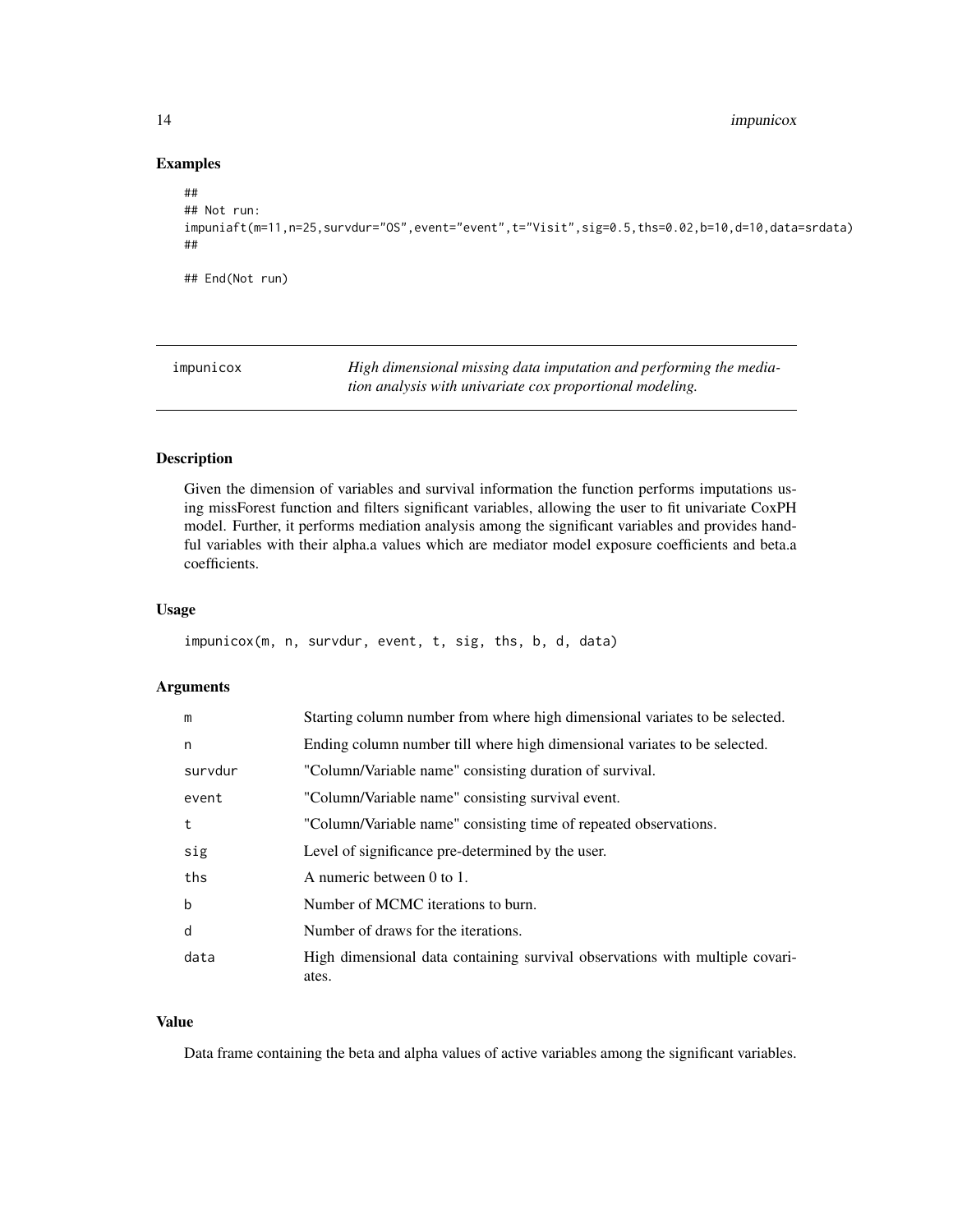#### <span id="page-14-0"></span>srdata and the state of the state of the state of the state of the state of the state of the state of the state of the state of the state of the state of the state of the state of the state of the state of the state of the

#### Examples

```
##
## Not run:
impunicox(m=11,n=25,survdur="OS",event="event",t="Visit",sig=.2,ths=0.02,b=10,d=10,data=srdata)
##
## End(Not run)
```
srdata *protein data*

#### Description

High dimensional pprotein gene expression data

#### Usage

data(srdata)

#### Format

A dataframe with 288 rows and 252 columns

ID ID of subjects

Visit Number of times observations recorded

event death as event 1 if died or 0 if alive

OS Duration of overall survival

leftcensored Left censoring information

lc Left censoring information

C6kine,.....,GFRalpha4 High dimensional covariates

#### Examples

data(srdata)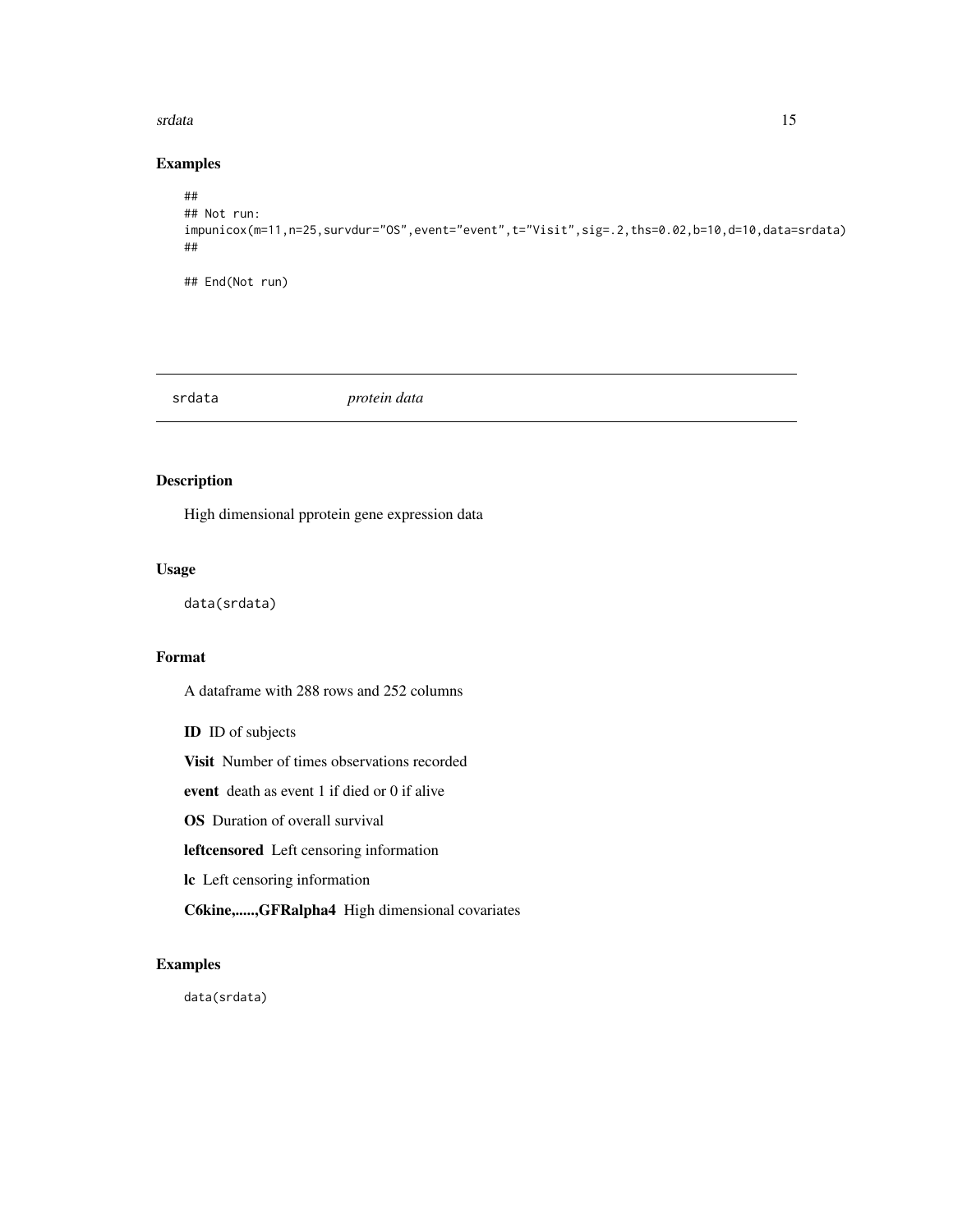<span id="page-15-0"></span>unicrma *High dimensional competing risk analysis by univariate accelerated failure time model with mediation analysis with Weibull distribution*

#### Description

Given the dimension of variables and survival information including the competing risks the function filters significant variables,allowing the user to fit univariate AFT model. Further, it performs mediation analysis among the significant variables and provides handful variables with their alpha.a values which are mediator model exposure coefficients and beta.a coefficients.

#### Usage

unicrma(m, n, survdur, event, sig, t, b, d, data)

#### Arguments

| m           | Starting column number from where high dimensional variates to be selected.                |
|-------------|--------------------------------------------------------------------------------------------|
| n           | Ending column number till where high dimensional variates to be selected.                  |
| survdur     | "Column/Variable name" consisting duration of survival.                                    |
| event       | "Column/Variable name" consisting survival event.                                          |
| sig         | Level of significance pre-determined by the user.                                          |
| t           | A numeric between 0 to 100.                                                                |
| $\mathbf b$ | Number of MCMC iterations to burn.                                                         |
| d           | Number of draws for the iterations.                                                        |
| data        | High dimensional data containing survival observations and high dimensional<br>covariates. |

#### Value

Data frame containing the beta and alpha values of active variables among the significant variables.

```
##
data(hnscc2)
unicrma(m=8,n=100,survdur="os",event="death2",sig=0.05,t=20,b=10,d=10,data=hnscc2)
##
```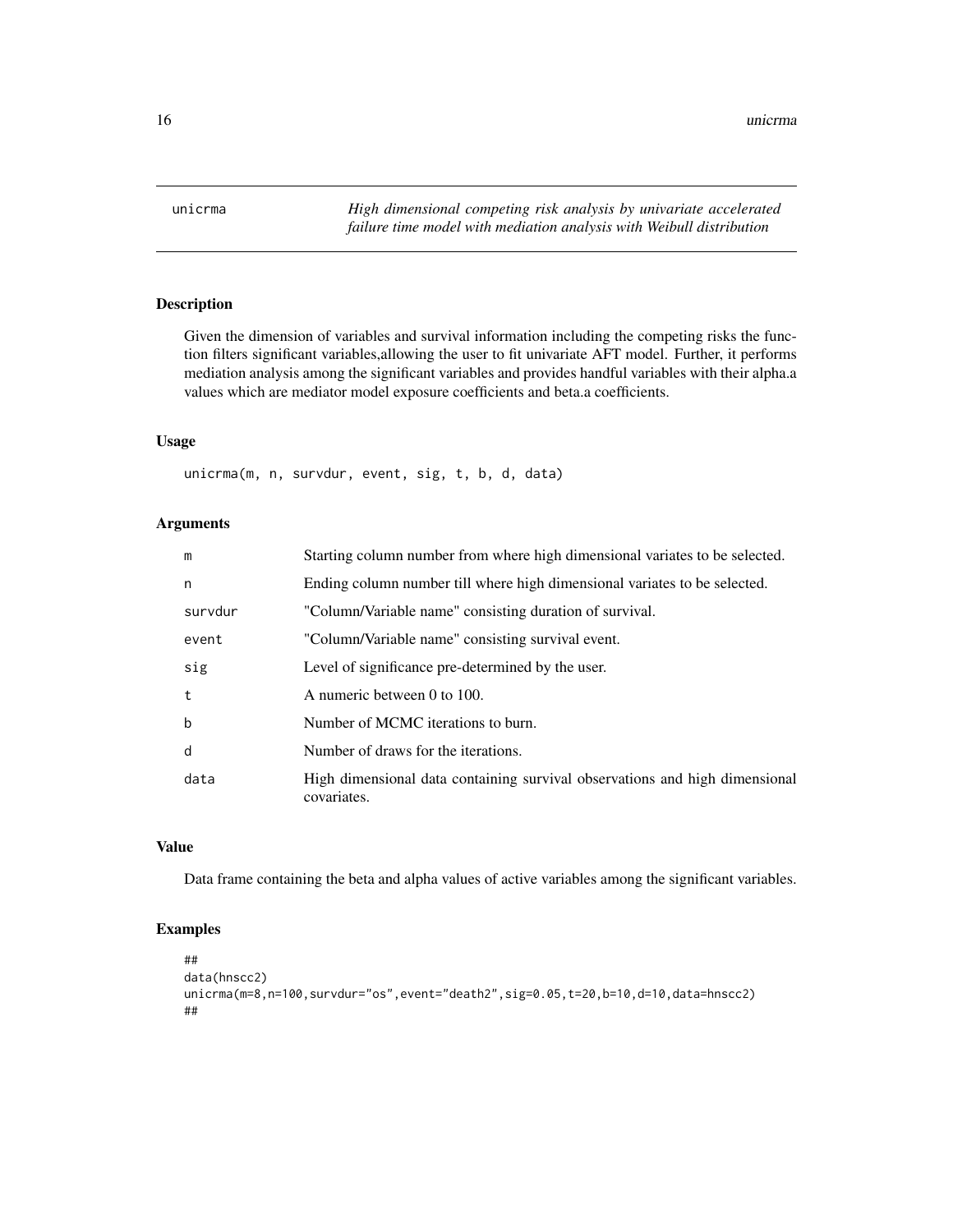<span id="page-16-0"></span>unihdaftma *High dimensional competing risk analysis by univariate accelerated failure time model with mediation analysis*

#### Description

Given the dimension of variables and survival information risks the function filters significant variables, allowing the user to fit univariate AFT model. Further, it performs mediation analysis among the significant variables and provides handful variables with their alpha.a values which are mediator model exposure coefficients and beta.a coefficients.

#### Usage

unihdaftma(m, n, survdur, event, ths, b, d, data)

#### Arguments

| m           | Starting column number from where high dimensional variates to be selected.                |
|-------------|--------------------------------------------------------------------------------------------|
| n           | Ending column number till where high dimensional variates to be selected.                  |
| survdur     | "Column/Variable name" consisting duration of survival.                                    |
| event       | "Column/Variable name" consisting survival event.                                          |
| ths         | A numeric between 0 to 100.                                                                |
| $\mathbf b$ | Number of MCMC iterations to burn.                                                         |
| d           | Number of draws.                                                                           |
| data        | High dimensional data containing survival observations and high dimensional<br>covariates. |

#### Value

Data frame containing the beta and alpha values of active variables among the significant variables.

```
##
data(hnscc)
unihdaftma(m=8,n=80,survdur="os",event="death",ths=0.5,b=1000,d=10,data=hnscc2)
##
```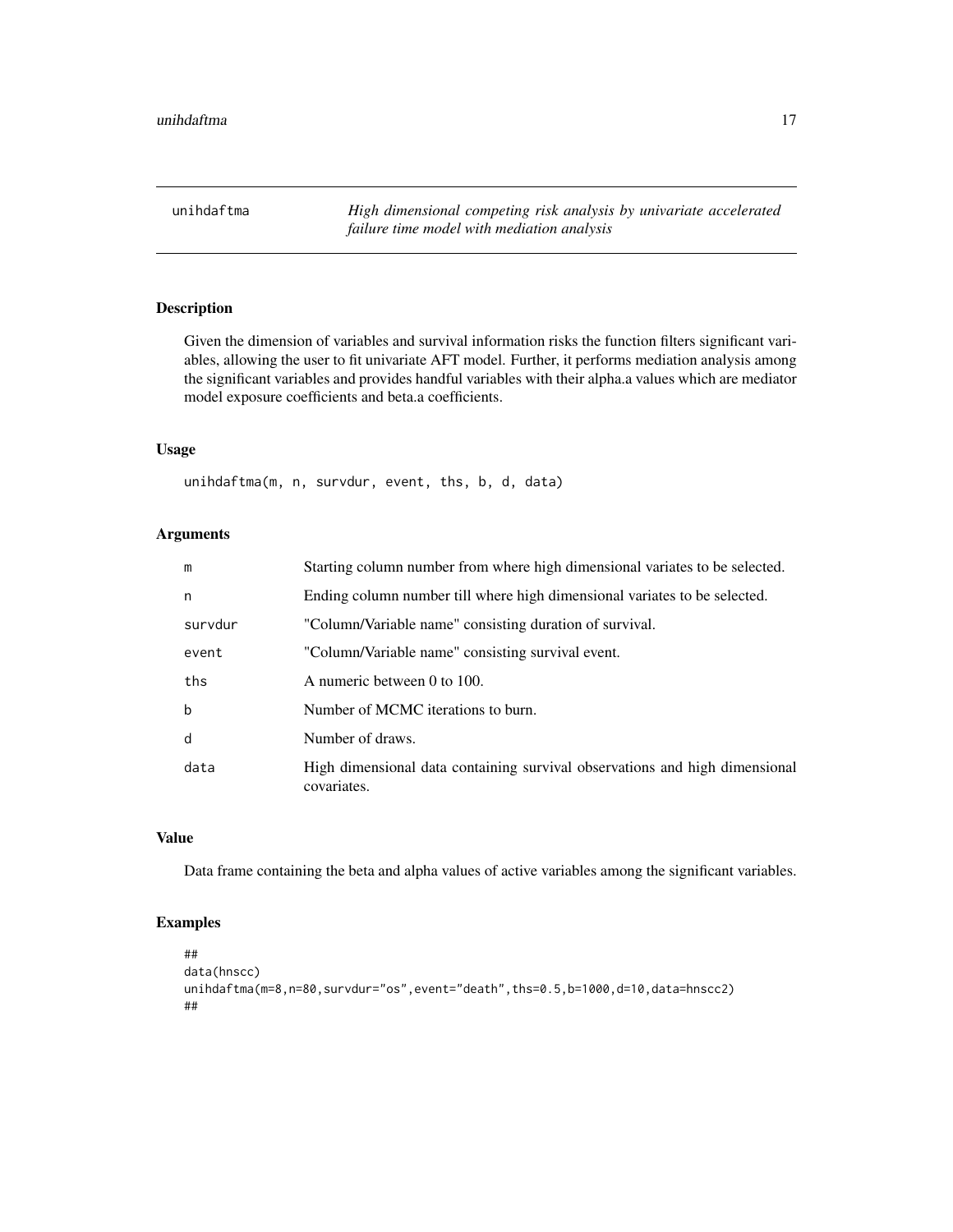<span id="page-17-0"></span>

#### Description

Given the dimension of variables and survival information risks the function filters significant variables, allowing the user to fit univariate COx PH model. Further, it performs mediation analysis among the significant variables and provides handful variables with their alpha.a values which are mediator model exposure coefficients and beta.a coefficients.

#### Usage

unihdcoxma(m, n, survdur, event, sig, ths, b, d, data)

#### Arguments

| m       | Starting column number from where high dimensional variates to be selected.                |
|---------|--------------------------------------------------------------------------------------------|
| n       | Ending column number till where high dimensional variates to be selected.                  |
| survdur | "Column/Variable name" consisting duration of survival.                                    |
| event   | "Column/Variable name" consisting survival event.                                          |
| sig     | Level of significance pre-determined by the user.                                          |
| ths     | A numeric between 0 to 100.                                                                |
| b       | Number of MCMC iterations to burn.                                                         |
| d       | Number of draws for the iterations.                                                        |
| data    | High dimensional data containing survival observations and high dimensional<br>covariates. |

#### Value

Data frame containing the beta and alpha values of active variables among the significant variables.

```
##
data(hnscc)
unihdcoxma(m=8,n=105,survdur="os",event="death",sig=0.5,ths=0.02,b=1000,d=10,data=hnscc2)
##
```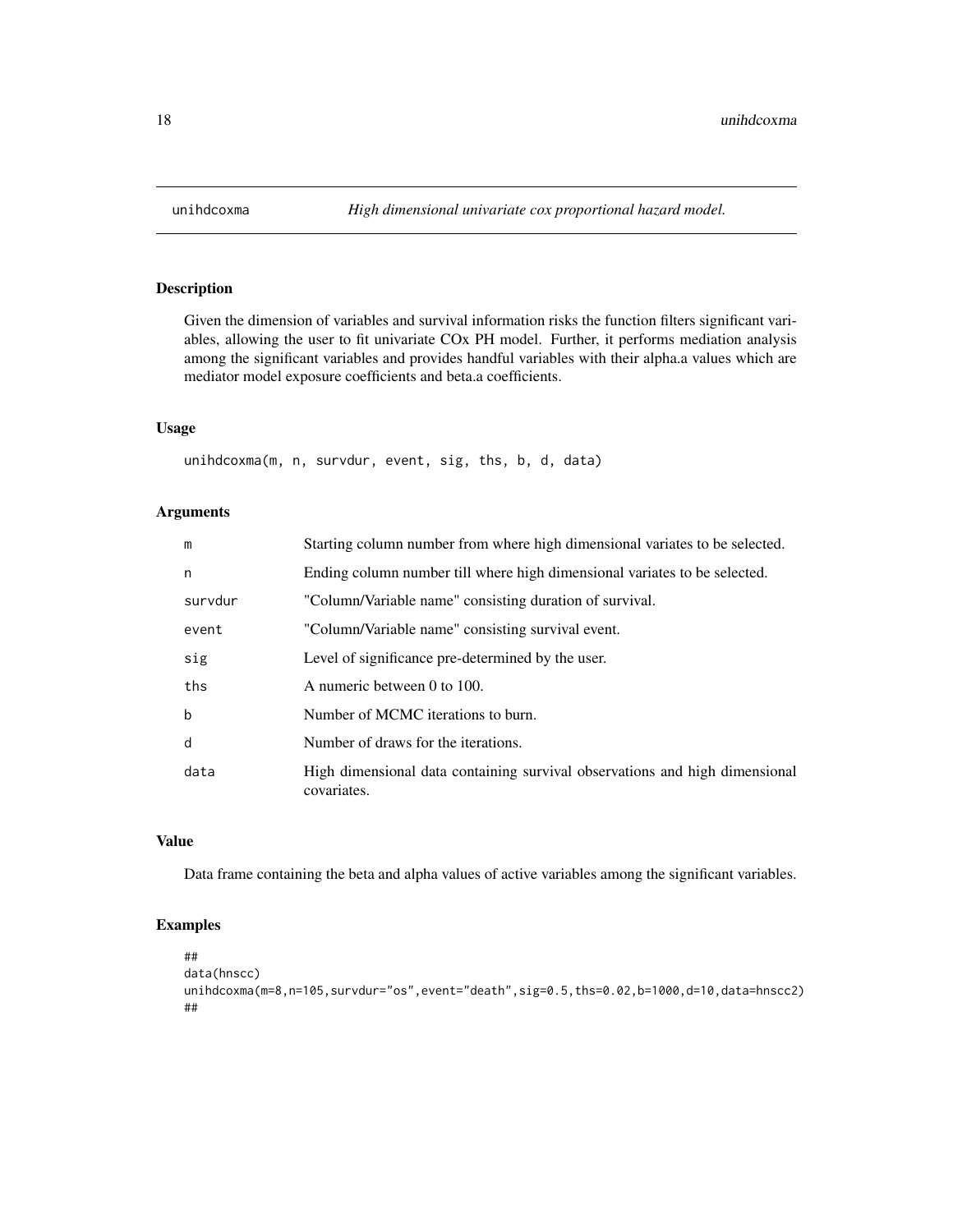<span id="page-18-0"></span>unihdma *High dimensional survival analysis using Bayesian univariate cox prportional hazard with mediation analysis*

#### Description

Given the dimension of variables and survival information the function filters significant variables allowing the user to perform survival anlaysis with high number of iterations. Further, it performs mediation analysis among the signifiant variables and provides handful variables with their alpha.a values which are mediator model exposure coefficients and beta.a coefficients.

#### Usage

```
unihdma(m, n, survdur, event, LC = NULL, t, i, b, d, data)
```
#### Arguments

| m            | Starting column number from where high dimensional variates to be selected.                |
|--------------|--------------------------------------------------------------------------------------------|
| n            | Ending column number till where high dimensional variates to be selected.                  |
| survdur      | "Column/Variable name" consisting duration of survival.                                    |
| event        | "Column/Variable name" consisting survival event.                                          |
| LC           | "Initial time of getting in to the study.                                                  |
| t            | A numeric between 0 to 100.                                                                |
| $\mathbf{i}$ | Number of MCMC iteration to perform in obtaining posterior extimates of HR<br>by CoxPH.    |
| $\mathbf b$  | Number of MCMC iterations to burn.                                                         |
| d            | Number of draws for the iterations.                                                        |
| data         | High dimensional data containing survival observations and high dimensional<br>covariates. |

#### Value

Data frame containing the beta and alpha values of active variables among the significant variables.

```
##
unihdma(m=8,n=15,survdur="os",event="death",LC="leftcensoring",t=0.02,i=6,b=10,d=10,data=hnscc2)
##
```